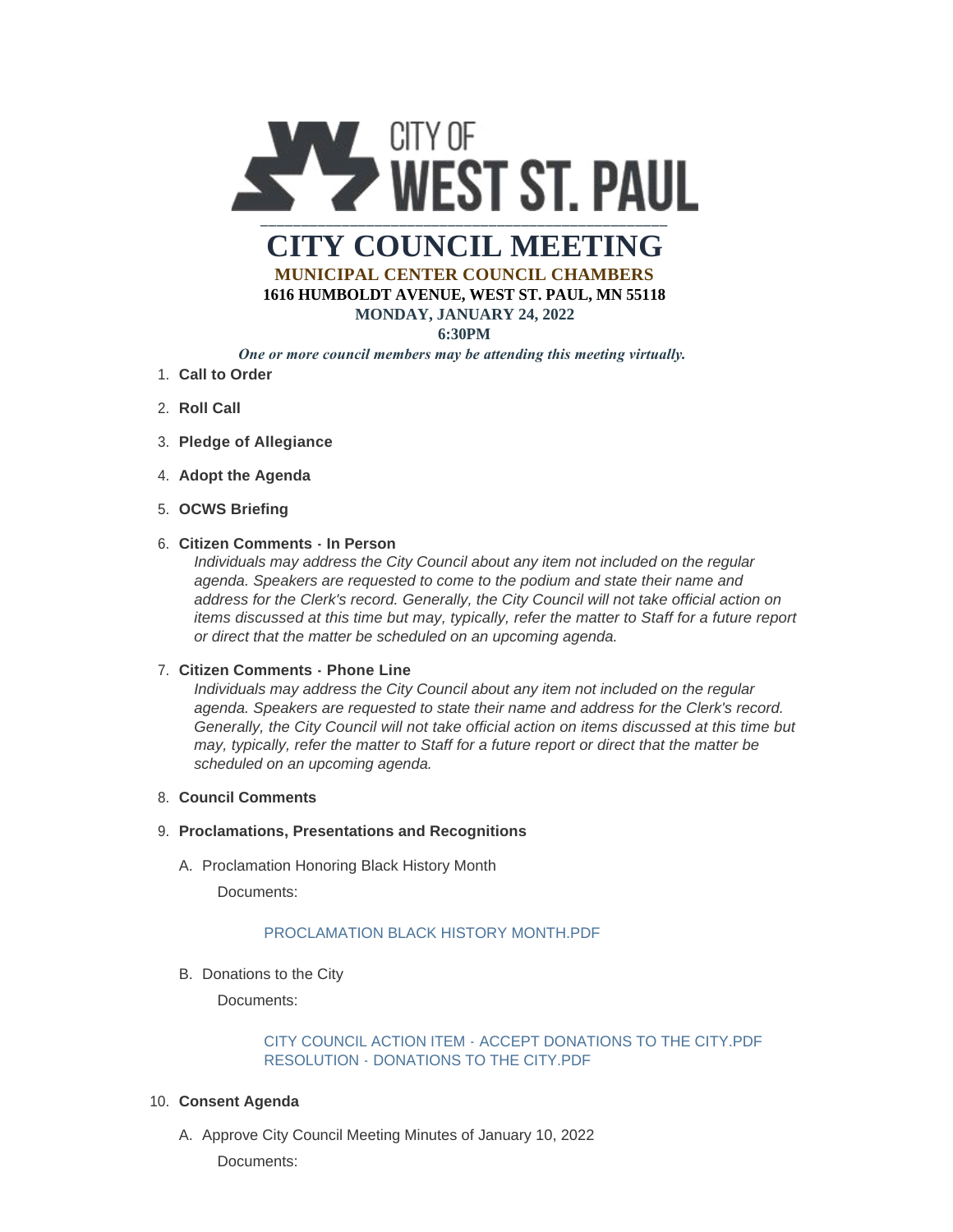#### [01.10.22 COUNCIL MINUTES.PDF](https://www.wspmn.gov/AgendaCenter/ViewFile/Item/12443?fileID=19421)

B. List of Claims for January 24, 2022

Documents:

#### [CITY COUNCIL ACTION ITEM - LIST OF CLAIMS.PDF](https://www.wspmn.gov/AgendaCenter/ViewFile/Item/12448?fileID=19454)

C. City Licensing

Documents:

## [CITY COUNCIL ACTION ITEM - CITY LICENSING.PDF](https://www.wspmn.gov/AgendaCenter/ViewFile/Item/12432?fileID=19445) [RESOLUTION - CHURCH OF ST. JOSEPH GAMBLING PERMIT.PDF](https://www.wspmn.gov/AgendaCenter/ViewFile/Item/12432?fileID=19415)

D. Rental Licensing

Documents:

#### [RENTAL LICENSING.PDF](https://www.wspmn.gov/AgendaCenter/ViewFile/Item/12439?fileID=19416)

E. Re-Appointments to Boards and Commissions

Documents:

## [CITY COUNCIL ACTION ITEM - REAPPOINTMENTS TO BOARDS AND](https://www.wspmn.gov/AgendaCenter/ViewFile/Item/12444?fileID=19451)  COMMISSIONS.PDF

F. Declare Items Surplus and Authorize Sale and/or Disposal

Documents:

[CITY COUNCIL ACTION ITEM - DECLARE ITEMS SURPLUS AND](https://www.wspmn.gov/AgendaCenter/ViewFile/Item/12417?fileID=19407)  AUTHORIZE DISPOSAL.PDF [RESOLUTION - DECLARING ITEMS SURPLUS AND AUTHORIZING THIER](https://www.wspmn.gov/AgendaCenter/ViewFile/Item/12417?fileID=19409)  SALE AND OR DISPOSAL.PDF [COUNCIL ACTION ITEM SUPPLEMENTAL - SURPLUS ITEMS.PDF](https://www.wspmn.gov/AgendaCenter/ViewFile/Item/12417?fileID=19447)

G. Joint Powers Agreement with Dakota County for the Statewide Health Improvement Program (SHIP) Grant

Documents:

[CITY COUNCIL ACTION ITEM - JPA WITH DAKOTA COUNTY FOR SHIP](https://www.wspmn.gov/AgendaCenter/ViewFile/Item/12438?fileID=19419)  GRANT.PDF [ATTACHMENT - JPA WITH DC FOR SHIP GRANT.PDF](https://www.wspmn.gov/AgendaCenter/ViewFile/Item/12438?fileID=19420)

#### **Public Hearing** 11.

#### **New Business** 12.

City Hall Administration Remodel Bids A.

Documents:

[CITY COUNCIL ACTION ITEM - CITY HALL REMODEL CONTRACTOR.PDF](https://www.wspmn.gov/AgendaCenter/ViewFile/Item/12270?fileID=19464) [PROJECT BID TAB.PDF](https://www.wspmn.gov/AgendaCenter/ViewFile/Item/12270?fileID=19465) [WOLD AWARD RECOMMENDATION CENTURY CONSTRUCTION.PDF](https://www.wspmn.gov/AgendaCenter/ViewFile/Item/12270?fileID=19466) [PROJECT BUDGET.PDF](https://www.wspmn.gov/AgendaCenter/ViewFile/Item/12270?fileID=19471)